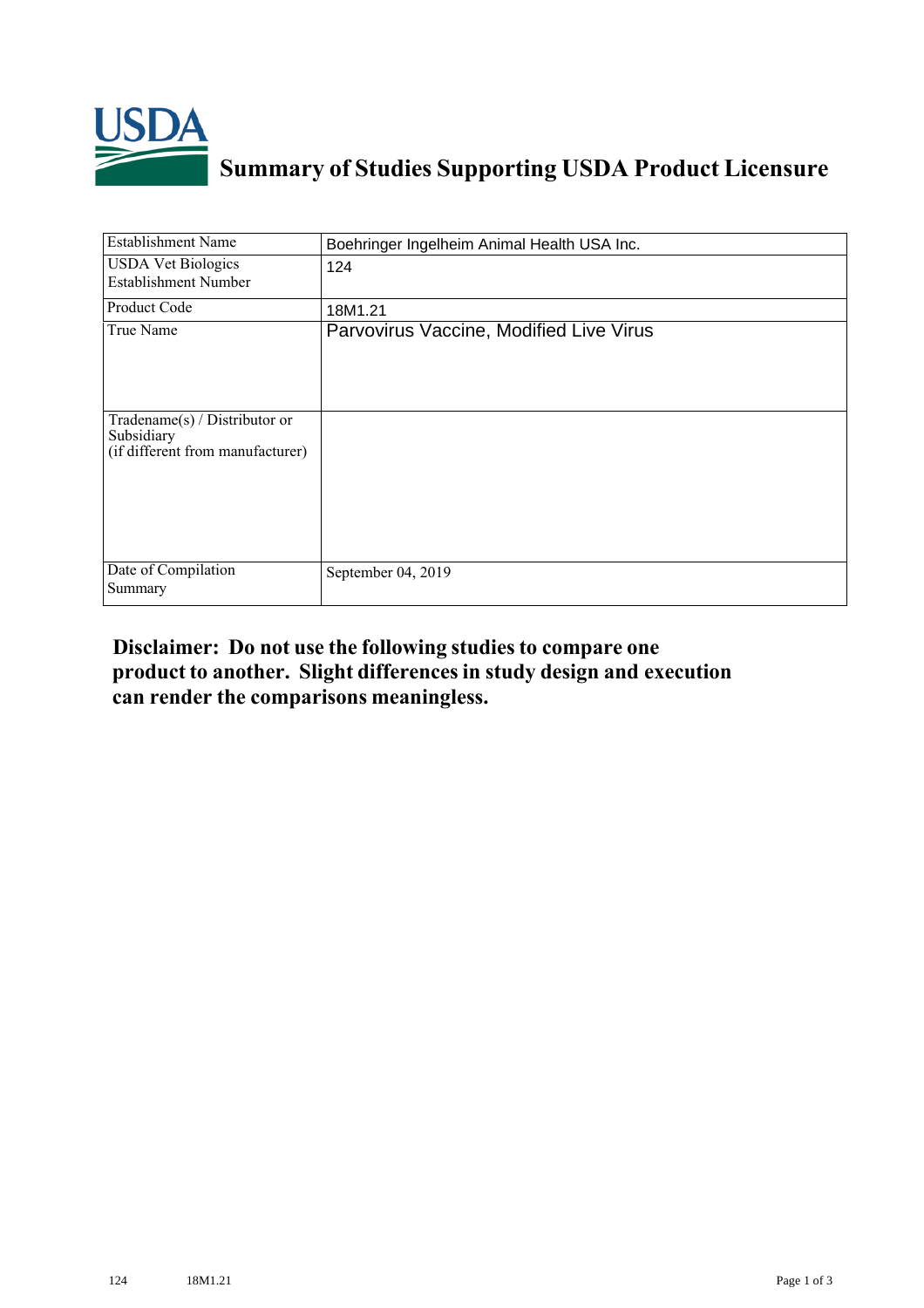| <b>Study Type</b>              | Efficacy                                                                                                                                                                                                                                                                                                                    |
|--------------------------------|-----------------------------------------------------------------------------------------------------------------------------------------------------------------------------------------------------------------------------------------------------------------------------------------------------------------------------|
| <b>Pertaining to</b>           | Canine parvovirus (CPV)                                                                                                                                                                                                                                                                                                     |
| <b>Study Purpose</b>           | Demonstration of efficacy against CPV                                                                                                                                                                                                                                                                                       |
| <b>Product Administration</b>  |                                                                                                                                                                                                                                                                                                                             |
| <b>Study Animals</b>           | Canine                                                                                                                                                                                                                                                                                                                      |
| <b>Challenge Description</b>   |                                                                                                                                                                                                                                                                                                                             |
| <b>Interval observed after</b> |                                                                                                                                                                                                                                                                                                                             |
| challenge                      |                                                                                                                                                                                                                                                                                                                             |
| <b>Results</b>                 | Study data were evaluated by USDA-APHIS prior to product<br>licensure and met regulatory standards for acceptance at the time<br>of submission. No data are published because this study was<br>submitted to USDA-APHIS prior to January 1, 2007, and APHIS<br>only requires publication of data submitted after that date. |
| <b>USDA Approval Date</b>      | September 12, 2006                                                                                                                                                                                                                                                                                                          |